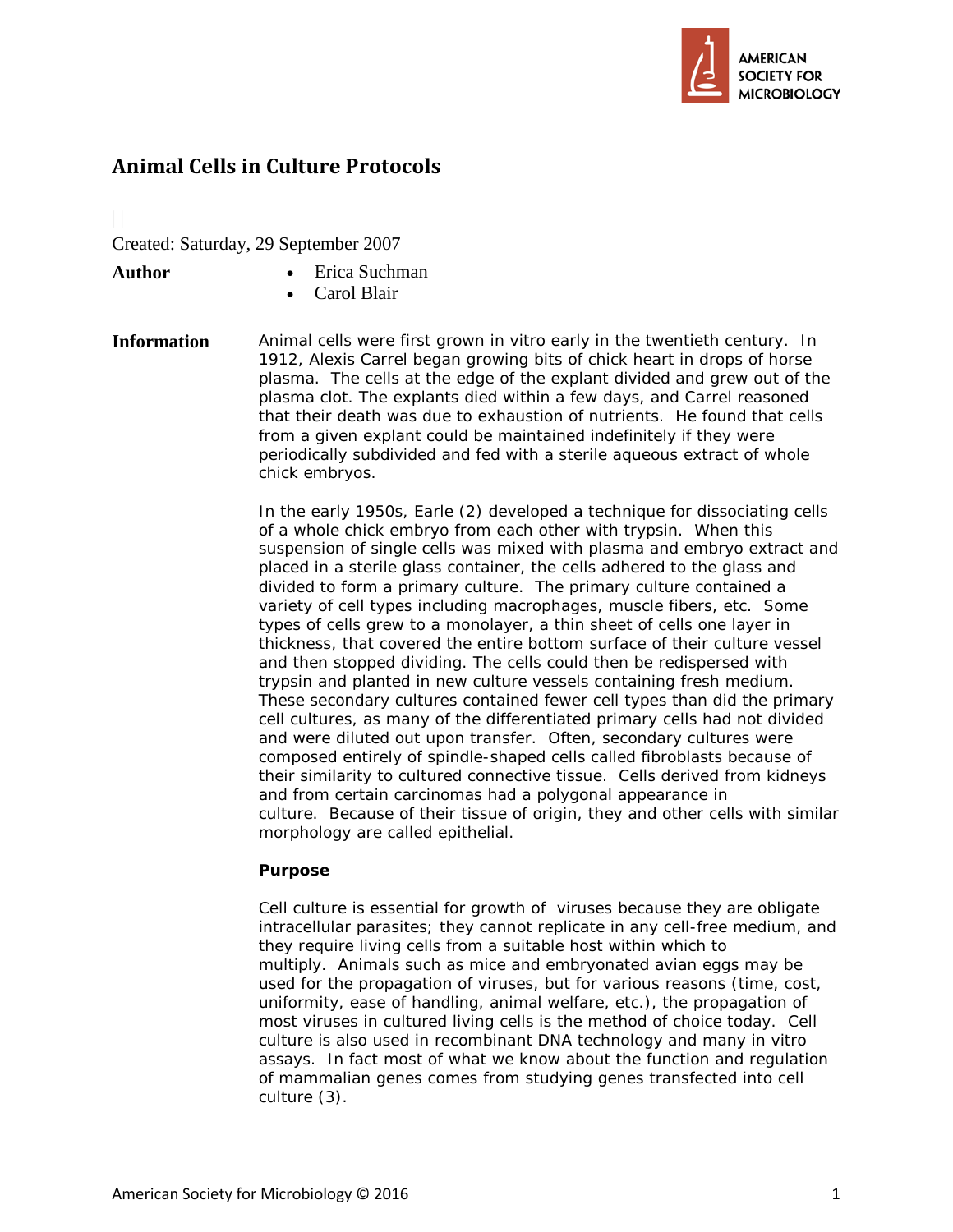

# **Theory**

Cells may be grown in vitro in several ways. Organ cultures, if carefully handled, maintain their original architecture and functions for several days or sometimes weeks. Slices of organs (which are actually tissue cultures) consisting of respiratory epithelium have been used to study the histopathogenesis of infection by certain respiratory viruses that can only be grown outside their natural host in complex organized tissue. The term tissue culture was originally applied to explants of tissue embedded in plasma. The term subsequently became associated with the culture of cells in general and is now obsolete in its original sense. Cell culture is the term most correctly used today. It refers to tissue dissociated into a suspension of single cells by both mechanical and enzymatic means. After being washed and counted, the cells are diluted in growth medium and allowed to settle onto the flat bottom surface of a glass or specially treated plastic container. Most types of cells adhere quickly, and under optimum conditions they will undergo mitosis and cell division about once a day until the surface is covered with a confluent cell monolayer. Such cells constitute a primary culture. These cells are usually removed from the surface on which they are growing with a combination of trypsin and a chelating agent such as EDTA, counted, diluted, and replated in new containers with fresh medium. This is called a secondary culture.

There are three main types of cultured cells. The difference in these types lies in the number of times the cells can divide.

# **1. Primary cell cultures.**

When cells are taken freshly from animal tissue and placed in culture, the cultures consist of a wide variety of cell types, most of which are capable of very limited growth in vitro, usually fewer than ten divisions. These cells retain their diploid karyotype, i.e., they have the chromosome number and morphology of their tissues of origin. They also retain some of the differentiated characteristics that they possessed in vivo*.* Because of this, these cells support the replication of a wide range of viruses. Primary cultures derived from monkey kidneys, mouse fetuses, and chick embryos are commonly used for diagnostic purposes and laboratory experiments.

# **2. Diploid cell strains**.

Some primary cells can be passed through secondary and several subsequent subcultures while retaining their original morphological characteristics and karyotype. Subcultures will have fewer cell types than primary cultures. After 20 to 50 passages in vitro, these diploid cell strains usually undergo a crisis in which their growth rate slows and they eventually die out. Diploid strains of fibroblasts derived from human fetal tissue are widely used in diagnostic virology and vaccine production.

# **3. Continuous cell lines.**

Certain cultured cells, notably mouse fetal fibroblasts, kidney cells from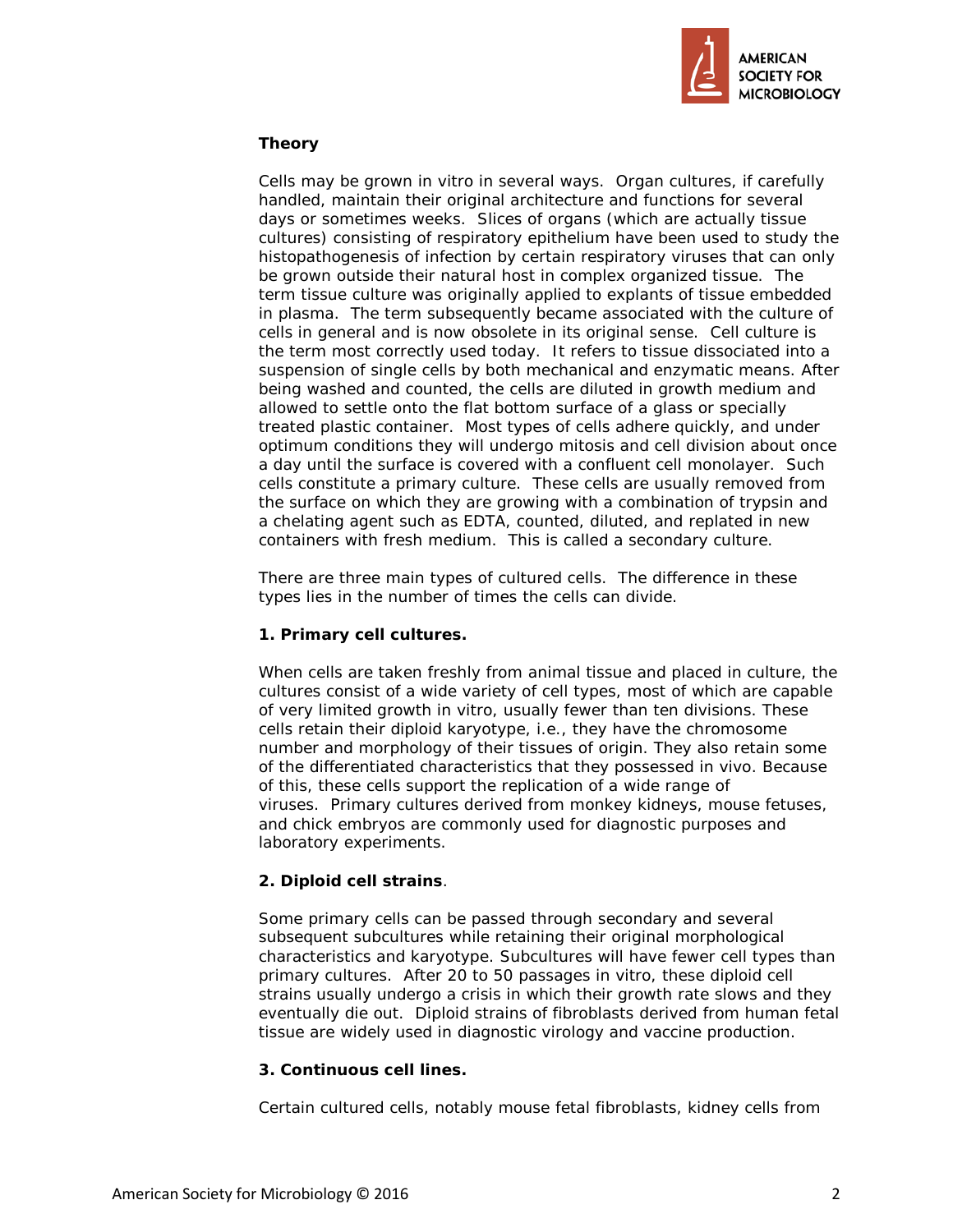

various mammalian species, and human carcinoma cells, are able to survive the growth crisis and undergo indefinite propagation in vitro. After several passages, the growth rate of the culture slows down; then isolated colonies of cells begin to grow more rapidly than diploid cells, their karyotype becomes abnormal (aneuploid), their morphology changes, and other poorly understood changes take place that make the cells immortal. The cells are now "dedifferentiated," having lost the specialized morphology and biochemical abilities they possessed as differentiated cells in vivo. Continuous cell lines such as KB and HeLa, both derived from human carcinomas, support the growth of a number of viruses. These lines and others derived from monkey kidneys (e.g., Vero), mouse fetuses (L929), and hamster kidneys (BHK) are widely used in diagnostic and experimental virology. Continuous cell lines have been established from many types of vertebrate and invertebrate animal tissues and are available from the American Type Culture Collection.

The development of antibiotics during World War II simplified long-term animal cell culture by minimizing the problems of bacterial and fungal contamination. Eagle made another important discovery in the 1950s when he determined the minimal nutritional requirements of cultured cells (1). He began by showing that HeLa and mouse L cells would grow in a mixture of salts, amino acids, vitamins and cofactors, carbohydrates, and horse serum. By eliminating one component at a time, he then determined which nutrients were essential for cell growth. His minimum essential medium (MEM) contains 13 amino acids (human tissue in vivo requires only eight), 8 vitamins and cofactors, glucose as an energy source, and a physiological salt solution that is isotonic to the cell. The pH is maintained at 7.2 to 7.4 by NaHCO<sub>3</sub> in equilibrium with  $CO<sub>2</sub>$ . The pH indicator phenol red is usually incorporated into the medium; it turns redpurple if the medium is basic, yellow if the medium is acidic, and remains red-orange if the pH is in the right range. Serum in concentrations of 1 to 10% must be added to the medium to provide the cells with additional poorly defined factors, without which most cells will not grow. Most mammalian cells are incubated at 37°C; avian, reptilian, and arthropod cells may grow best at higher or lower temperatures. If cells are grown in vessels open to the atmosphere, their incubator must be humidified and contain an increased  $CO<sub>2</sub>$  concentration. Some nonvolatile phosphate or substituted sulfonic acid buffers (HEPES, TES) eliminate the requirement for incubators to be gassed with  $CO<sub>2</sub>$ . Tightly sealed containers also eliminate the need for  $CO<sub>2</sub>$ . Other conditions required for growth of cells in culture are a negatively-charged solid surface (some tumor cells can be adapted to grow in suspension) and a minimum concentration of 2 x 10<sup>5</sup> to 5 x 10<sup>5</sup> cells per ml of medium or cm<sup>2</sup> of growth area.

With the advent of cell culture, many animal viruses have been propagated in vitro, and hundreds of previously unknown viruses have been isolated and identified. The discovery of the adenoviruses, echoviruses, and rhinoviruses, for example, is directly attributable to the use of cultured cells, as is the revolution in the diagnosis of viral diseases and the development of poliomyelitis, measles, rubella, and other vaccines.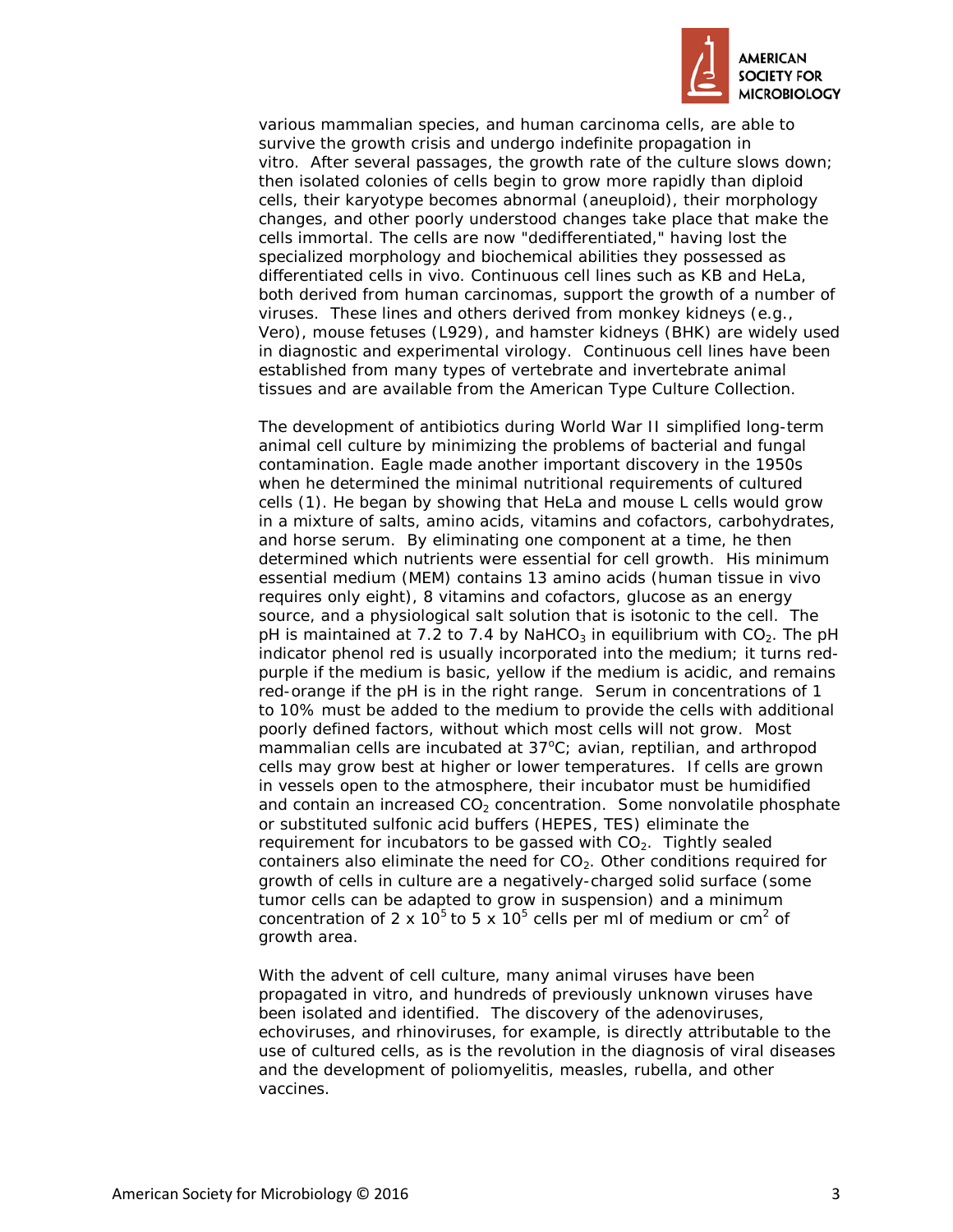

# **PROTOCOL**

# **A. Culture of Primary Chick Embryo Fibroblasts (CEF)**

### **Materials**

10- to 12-day-old embryonated eggs

Forceps and scissors

Sterile petri dishes

Sterile 125-ml Erlenmeyer flask with magnetic stir bar

Sterile 25-cm<sup>2</sup> flasks containing MEM plus 10% fetal calf serum

Sterile 0.5% trypsin in Saline A

Sterile 15-ml centrifuge tubes containing 0.5 ml of serum

Hemacytometers

1-ml and 10-ml pipettes

Sterile Saline A

#### **Procedure**

1. Disinfect the surface of the egg over the air sac. With scissors or the blunt-end of a forceps, break the shell over the air sac. Sterilize forceps by dipping in alcohol and flaming. Cool forceps, then peel away the shell over the air sac, sterilize forceps again, and pull back the shell membrane and chorioallantoic membrane to expose the embryo.

2. **Resterilize** the forceps, grasp the embryo **loosely** around the neck, and remove the entire embryo from the egg to a sterile petri dish.

3. Using two forceps or a scissors plus a forceps, decapitate and eviscerate the embryo. Mince the embryo carcass into very small fragments with a scissors.

4. Add about 10 ml of sterile Saline A to tissue fragments in the petri dish, swirl **gently** for **1 to 2 minutes** to resuspend and wash fragments, and carefully pour entire contents into a 125-ml Erlenmeyer flask. Tilt flask, allow fragments to settle, and gently decant saline. Discard saline.

5. Add **10 ml of sterile warm trypsin** solution to fragments in flask, cover, and stir **slowly** with magnetic bar for **5 to 10** minutes. Tilt flask, allow fragments to settle, and pour the trypsin-cell suspension into a 15 ml centrifuge tube containing 0.5 ml of serum. The serum contains a trypsin inhibitor that will prevent further damage to cell membranes by the enzyme.

6. Add 10 ml of sterile warm trypsin to fragments and repeat step 5. At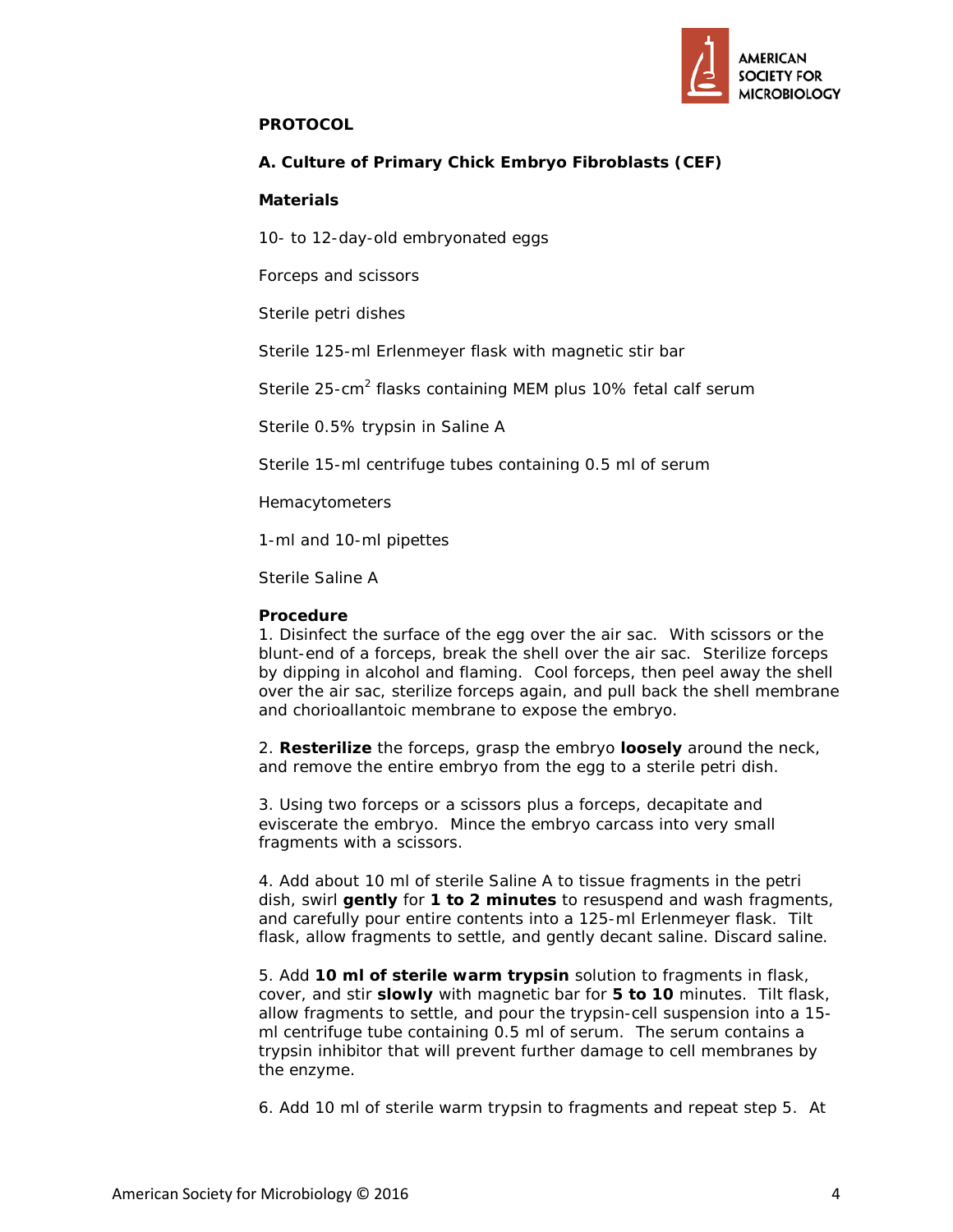

the end of this second treatment, the size of tissue fragments will be greatly reduced and a large number of single cells should be suspended in trypsin. (Note: it is preferable to treat the tissue with multiple short applications of trypsin; however, if time is a limitation, for example in a lab class, this method will work).

7. Visually balance volume in centrifuge tubes (transfer liquid if necessary) and centrifuge at 1,500 rpm for 10 minutes. Carefully decant and discard supernatant, resuspend **pooled** cell pellets in a total of 5 ml of MEM. (Resuspend the pellet in one tube, then transfer the suspension to the second tube and resuspend that pellet.) Mix well for counting in a hemacytometer. Be sure to keep your cell suspension sterile.

8. In most hemacytometers, each heavily etched square (surrounded by double or triple lines and containing either 16 or 25 smaller squares) is 1 mm on each side and 0.1 mm deep. Therefore, the area is 1 mm<sup>2</sup> and the volume is 0.1 mm<sup>3</sup> (Fig. 1). After centrifugation, the cells should be packed in a tight pellet at the bottom of each tube.

9. Place the cover slip on top of the hemacytometer, bridged on the two glass arms beside the etched pattern. Add one drop of evenly-suspended cell suspension to the groove in the hemacytometer stage and allow it to fill the chamber under the cover slip. Examine with the 10X objective. If there are too many cells to count (>200), make a 1:10 dilution of the cell suspension in MEM (0.1 ml of cell suspension plus 0.9 ml of MEM) for counting.

The following example shows how to convert your cell count to the concentration of cells in your original suspension. Assume you made a 1:10 dilution, then counted a total of 168 cells in one 16-square grid:

 $168 \times 10^{4} \times 10 = 1.68 \times 10^{7}$  cells/cm<sup>3</sup>

What does each term mean?

168 is the number of cells in the grid

x 10<sup>4</sup> converts to cells per ml (10<sup>4</sup> is the number of 0.1 mm<sup>3</sup> in 1 cm<sup>3</sup> (1 ml))

x 10 accounts for the dilution

1.68 x 10<sup>7</sup> cells/ml(cm<sup>3</sup>) is the number of cells in your original suspension

Note: if a really accurate count is needed it is customary to count more than one  $1$ -mm<sup>2</sup> grid, then take the average of the number of grids counted.

10. Calculate what volume of the original cell suspension you will need to add to the growth medium in the flask to give between 2 x  $10^5$  and 8 x  $10^5$  cells/ml (~5 x  $10^5$  cells/ml). (Hint: if you have 5 ml of growth medium in the flask, you need a total of 5 ml x 5 x  $10^5$  cells/ml = 2.5 x 10<sup>6</sup> cells.) Add the appropriate volume of **original cell suspension** (not the 1:10 dilution, if you made one) to the medium in your flask.

11. Be sure to examine cell cultures both macroscopically and microscopically each day. Actively growing cells produce acidic metabolic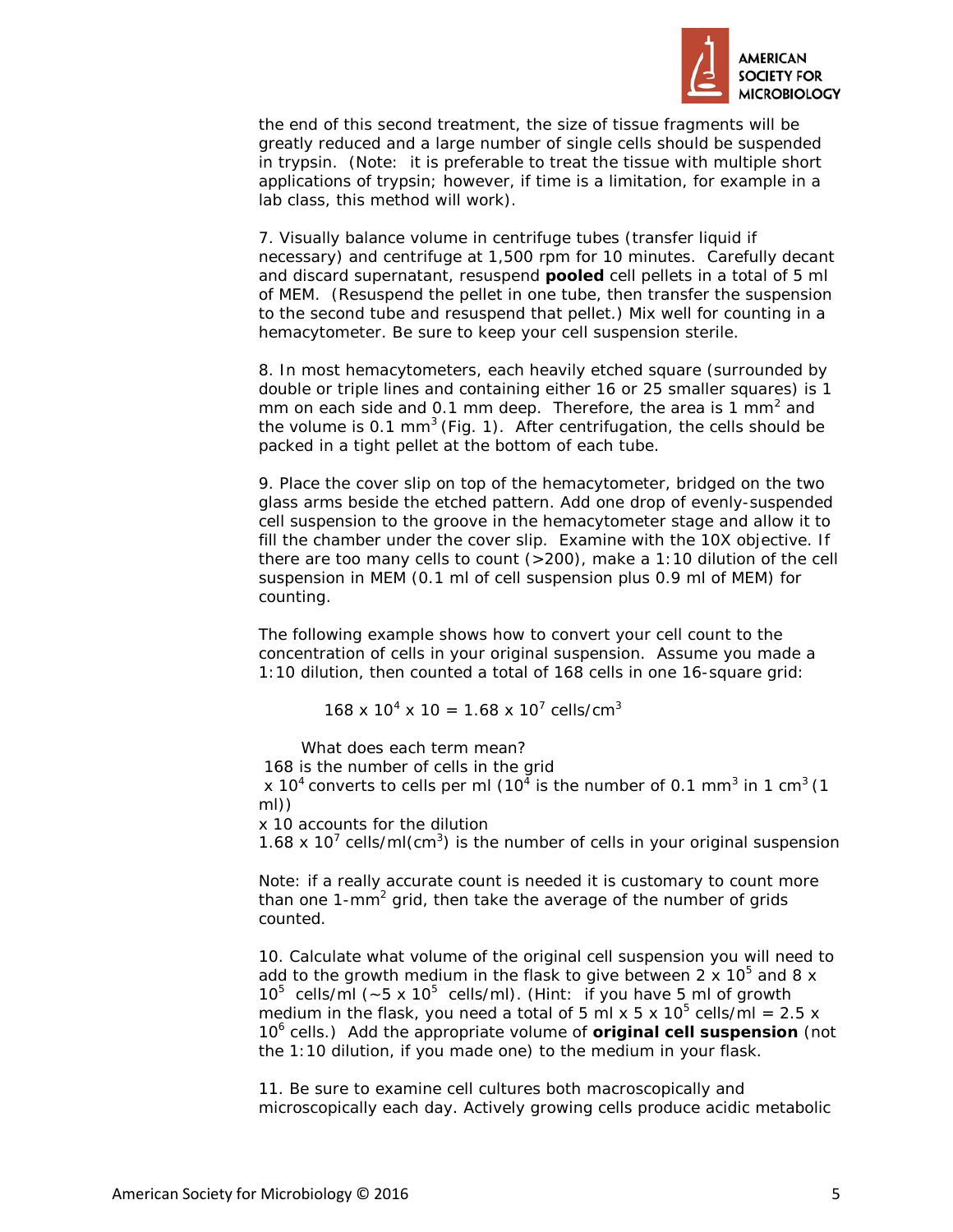

by-products and their medium becomes yellow, and thus the pH of the medium may need to be adjusted by the addition of a drop or two of  $7.5\%$  NaHCO<sub>3</sub>. If floating (dead) cells and debris are present or the color of the medium indicates a basic pH, the medium should be changed.





After cultured cells have formed a confluent monolayer on the surface of their culture vessel, they may be removed from the surface, diluted, and seeded into new vessels. If the initial culture was primary, the new cultures are called secondary and are likely to consist of fewer cell types. Removal of cells from glass or plastic surfaces may be by either physical methods-scraping with a sterile rubber policeman-or chemical methods-proteolytic enzymes or chelating agents-or a combination of the two. After removal, cells are pipetted up and down against the bottom of the flask to break up clumps, diluted, and counted. Primary cultures can usually be diluted 1:2 or 1:3 for secondary culturing, and after one becomes familiar with the growth characteristics of a certain cell type, counting can usually be dispensed with.

The same procedure can be used to transfer both primary cells and a continuous cell line, removing the cells from flasks with a mixture of trypsin and EDTA in physiological saline (STE stands for saline, trypsin, EDTA).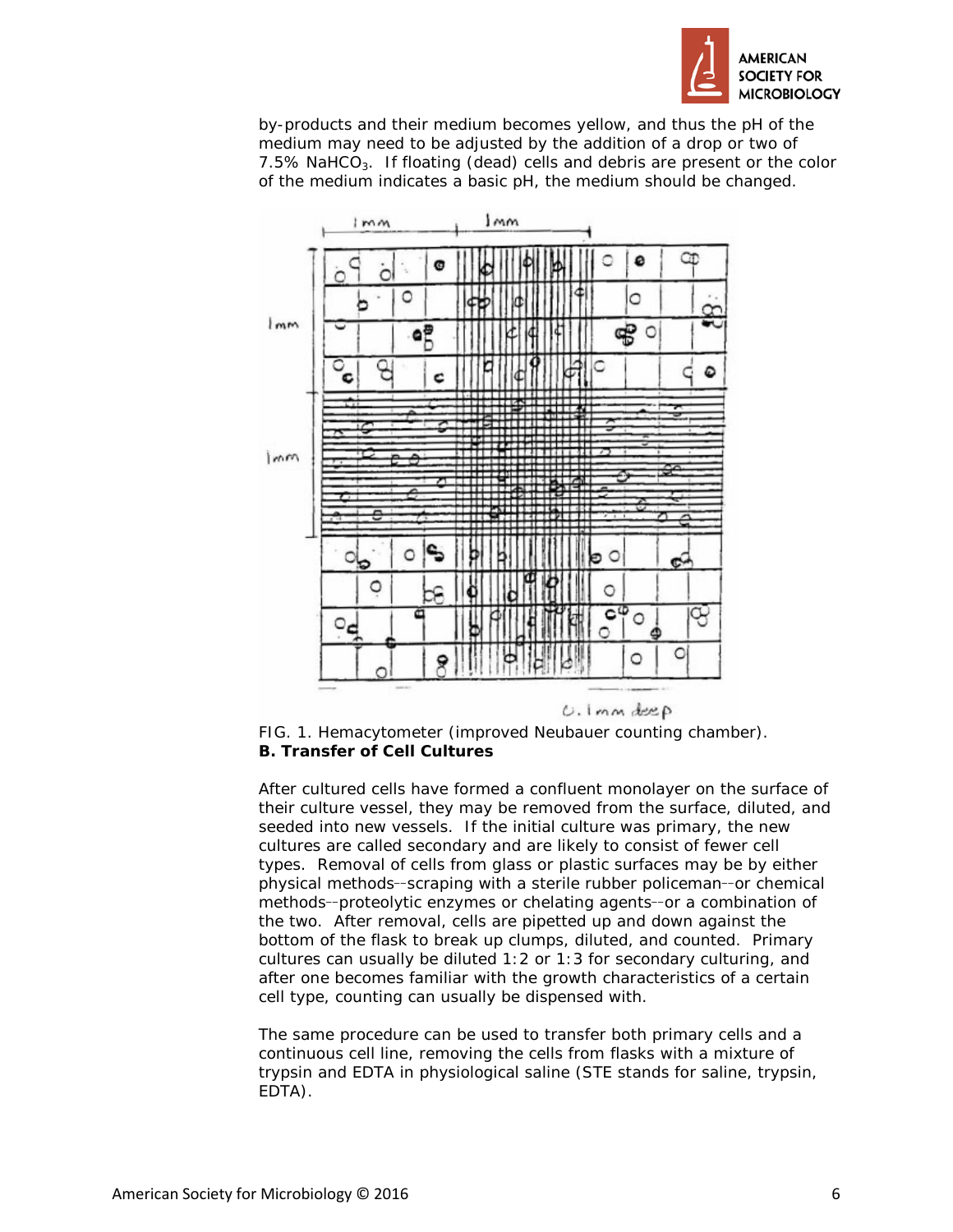

# **Procedure**

1. Examine the cells growing in a  $25$ -cm<sup>2</sup> flask with an inverted microscope to see if they have formed a confluent cell monolayer. If there are sufficient cells, pour off the medium.

2. Wash the monolayer with 2 ml of Saline A. Rinse well without shaking (shaking produces bubbles) and pour off. Repeat.

3. Add 1.0 ml of STE to the flask and incubate at  $37^{\circ}$ C for 2 to 10 minutes with STE covering the cells. Observe periodically to determine when cells are loosened from plastic. (Note: STE will contain a pH indicator and should have a pH of 7.0 to 8.0. Below pH 7.0 trypsin is inactive. A pH above 8.0 is damaging to cells.)

4. When cells are seen to detach from the surface upon shaking or jarring against the heel of your hand (you can check in the microscope), add 4 ml of fresh growth medium with 10% serum and suspend cells by pipetting up and down a few times. Count cells in a hemacytometer, calculate the volume of additional medium needed to bring the cell concentration to  $\sim$  5x10<sup>5</sup> cells/ml, and add this volume to the cell suspension.

5. Seed an appropriate volume for the size of flask, or 1 ml of cell suspension into each well of a 24-well cluster dish, or 5 ml of cell suspension into a new  $25$ -cm<sup>2</sup> plastic flask.

# **C. Preservation of Cultured Cells by Freezing**

Viability of viruses and bacteria is preserved during freezing, but original attempts to preserve animal cells by freezing resulted in cell death. This was first thought to be due to laceration of cell plasma membranes by ice crystals, but more recent evidence suggests the cause may be osmotic changes during freezing which give rise to irreversible changes in lipoprotein complexes in intracellular membranes. In any event, the answer to animal cell preservation has proved to be the addition of glycerol, ethylene glycol, or dimethyl sulfoxide (DMSO) to the medium and slow freezing, ideally at a cooling rate of one Celsius degree per minute. Cells must be stored at -70°C or lower (ideally in liquid nitrogen at -196°C), and when they are recovered, thawing must be rapid. With careful technique, 50 to 80% of the cells of a healthy culture will survive freezing.

#### **Procedure**

1. Remove the confluent cell monolayer from the culture flask by the method described in the cell transfer procedure. Suspend cells in added MEM, transfer to tubes containing fetal bovine serum, and centrifuge at 1,500 rpm for 5 to 10 minutes. After centrifugation, resuspend cells in 0.5 ml of cold medium containing 10% serum and 10% DMSO and place in a small cryotube.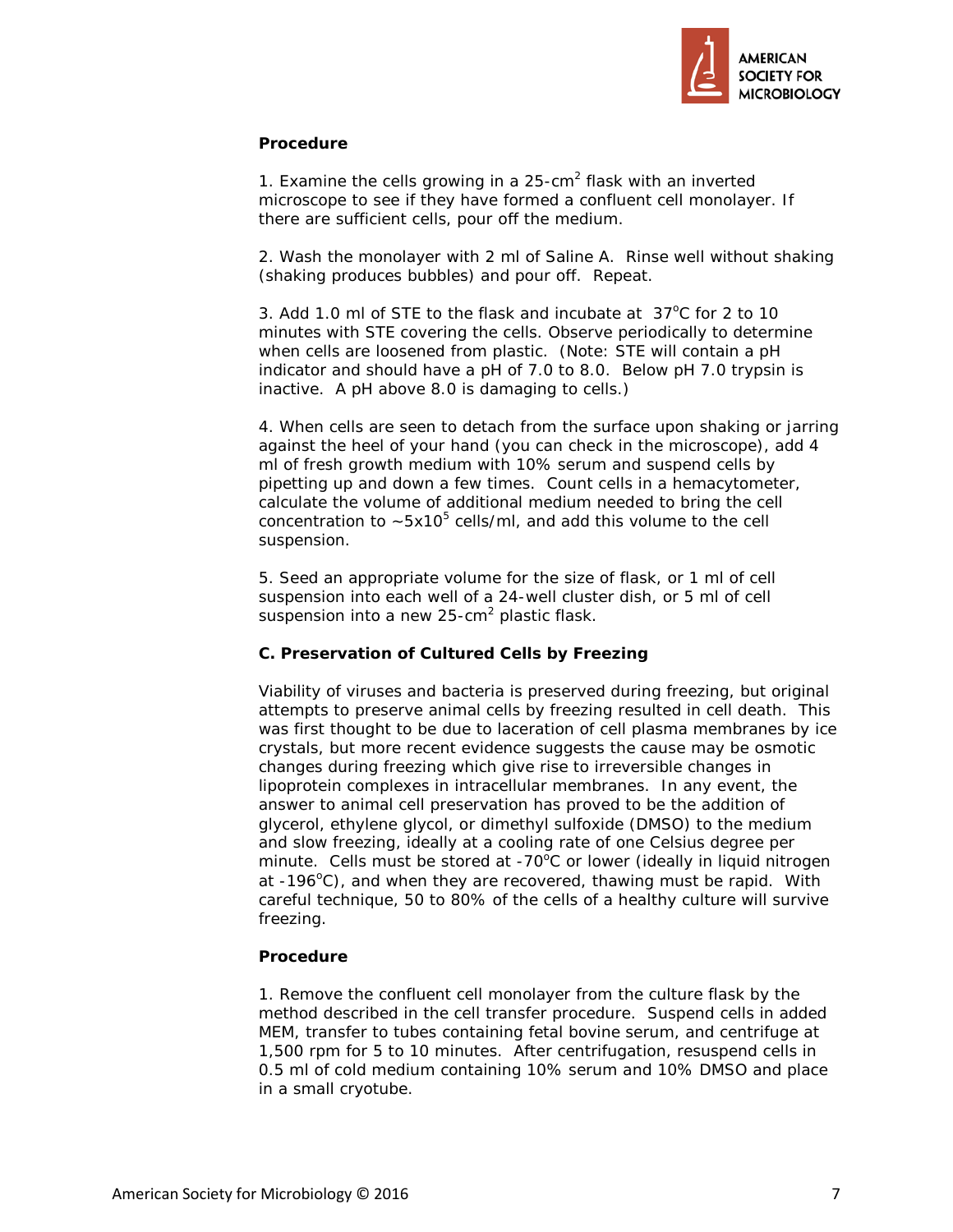

2. Immediately place tubes in an ice bath. They will then be transferred to an insulated container and cooled to -20<sup>o</sup>C at a rate of -1<sup>o</sup>C per minute (if you do not own such a container, cells can be stored on ice for 1/2 hour then moved to a -70 $^{\circ}$ C freezer in a box with lots of Kimwipes around the tubes), after a few days these cells can be moved from -70 $^{\circ}$ C to liquid nitrogen for permanent storage. Cells stored at -70°C will not remain viable as long as cells stored in liquid nitrogen. If cells are to be stored in liquid nitrogen, they must be placed in sealed ampules or cryotubes.

3. To recover cells, remove tubes from -70°C or liquid nitrogen and place directly in 37°C water bath. Note: liquid nitrogen can cause burns, therefore, care should be taken when handling liquid nitrogen and tubes should be held in your fingers for as brief a period of time as is possible. When thawing is barely complete, add contents of the tube to a 25-cm<sup>2</sup> flask containing 5 ml of medium with 10% serum. The culture medium should be changed approximately 4 hours later (after cells have attached) to minimize the time of exposure to DMSO at  $37^{\circ}$ C.

### **Formulations of Media and Solutions**

| Saline A           |      |
|--------------------|------|
| Ingredient         | a/l  |
| NaCl               | 8.0  |
| KCI                | 0.4  |
| NaHCO <sub>3</sub> | 0.35 |
| Glucose            | 1.0  |
| Phenol red         | 0.05 |

Add distilled  $H_2O$  to 1 liter. Filter sterilize. Saline A is usually prepared as a 10X solution and stored at -20°C.

Saline-Trypsin-EDTA (STE)

| <u>Ingredient</u>    |      |
|----------------------|------|
| Trypsin $(1:250)$    | 0.5  |
| EDTA (disodium salt) | 0.2  |
| NaCl                 | 8.0  |
| KCI                  | 0.4  |
| NaHCO <sub>3</sub>   | 0.35 |
| Glucose              | 1.0  |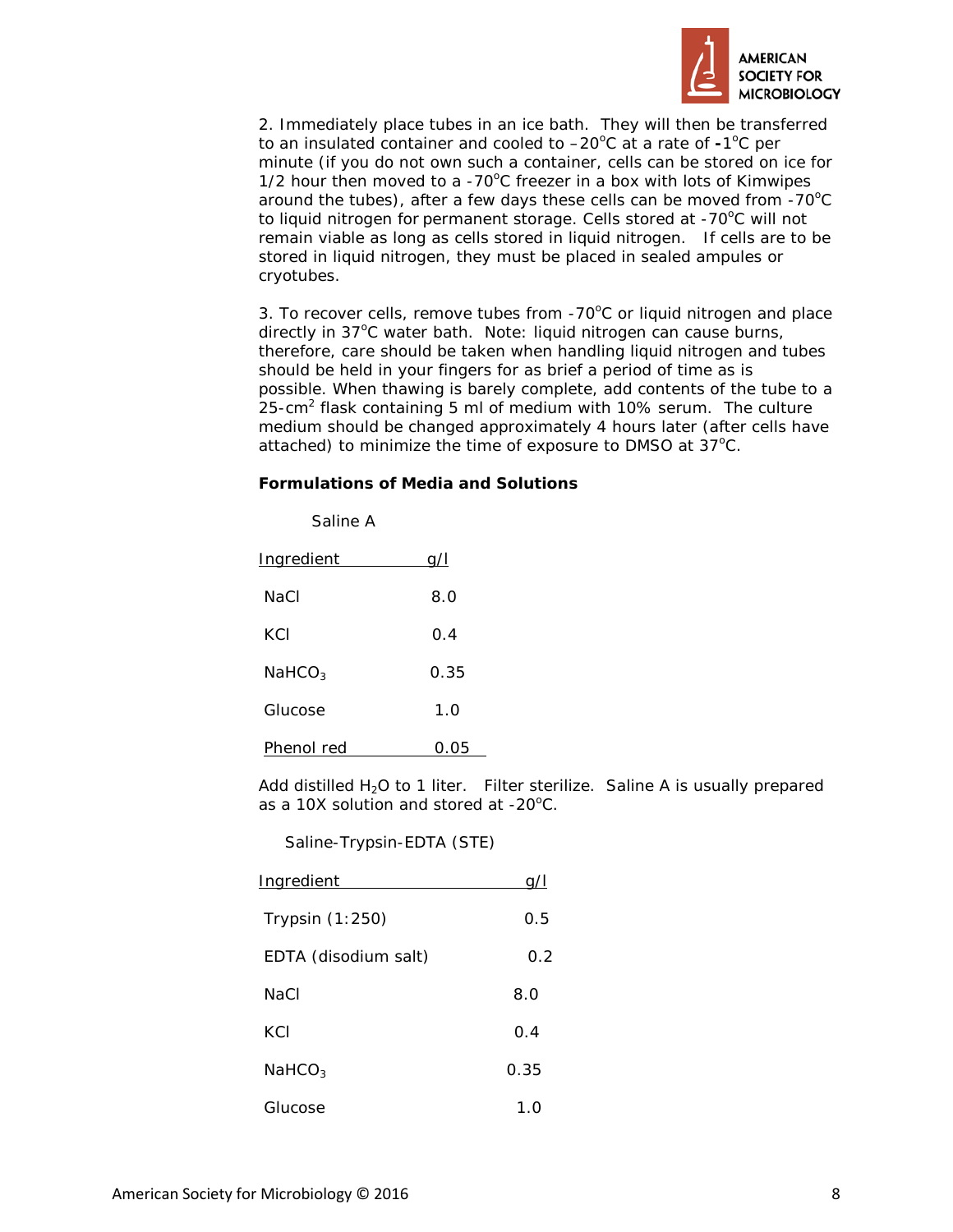

Phenol red 0.05

Add distilled  $H_2O$  to 1 liter. Dissolve trypsin first by slowly stirring in  $\sim$  200 ml H<sub>2</sub>O (avoid denaturation). Add remaining ingredients and filter sterilize. STE is usually prepared as a 10X solution and stored at  $-20^{\circ}$ C.

Dulbecco's Phosphate Buffered Saline (PBS)

| Ingredient                           |       |
|--------------------------------------|-------|
| $CaCl2$ .2H <sub>2</sub> O           | 0.133 |
| MqCl <sub>2</sub> .6H <sub>2</sub> O | 0.1   |
| KCI                                  | 0.2   |
| $KH_{2}PO_{4}$                       | 0.2   |
| NaCl                                 | 8.0   |
| Na <sub>2</sub> HP0                  | 1.15  |

Add distilled H<sub>2</sub>O to 1 liter. Osmolality (mOsm/kg H<sub>2</sub>O) = 289  $\pm$  5%. pH  $= 7.3 \pm 0.3$ .

This saline may be made without  $Ca^{+2}$  and Mg<sup>+2</sup> salts for washing cells.

Minimum Essential Medium Eagle (MEM)

| Ingredient                          | g/l     |
|-------------------------------------|---------|
| CaCl <sub>2</sub> .H <sub>2</sub> O | 0.265   |
| MgSO <sub>4</sub>                   | 0.09767 |
| KCI                                 | 0.4     |
| NaCl                                | 6.8     |
| NaH <sub>2</sub> PO <sub>4</sub>    | 0.122   |
| L-arginine.HCl                      | 0.126   |
| L-cystine.HCl                       | 0.0313  |
| L-glutamine                         | 0.292   |
| L-histidine.HCl. $H_2O$             | 0.042   |
| L-isoleucine                        | 0.052   |
| L-leucine                           | 0.052   |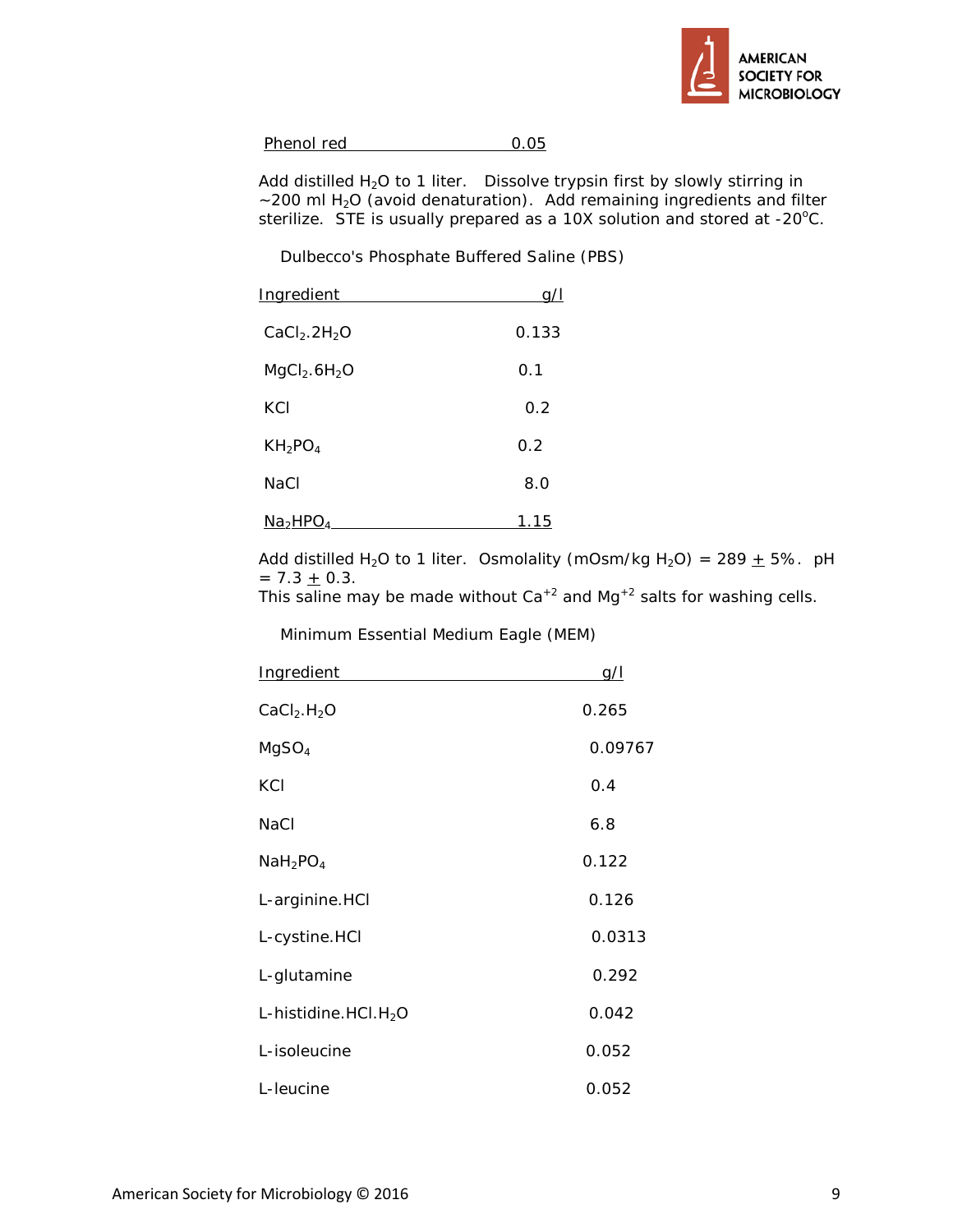

| L-lysine.HCl                 | 0.0725 |
|------------------------------|--------|
| L-methionine                 | 0.015  |
| L-phenylalanine              | 0.032  |
| L-threonine                  | 0.048  |
| L-tryptophan                 | 0.010  |
| L-tyrosine $2Na.2H2O$        | 0.0519 |
| L-valine                     | 0.001  |
| Folic acid                   | 0.001  |
| myo-Inositol                 | 0.002  |
| Niacinamide                  | 0.001  |
| D-Pantothenic acid (calcium) | 0.001  |
| Pyridoxal.HCl                | 0.001  |
| Riboflavin                   | 0.0001 |
| Thiamine.HCI                 | 0.001  |
| Glucose                      | 1.0    |
| Phenol red                   | 0.011  |
| NaHCO <sub>3</sub>           | 2.2    |

Add distilled  $H_2O$  to 1 liter. Filter sterilize. Minimum essential medium Eagle is usually purchased as a preweighed mixture or as a sterile solution. The above formulation has Earle's salts.

# **SAFETY**

The ASM advocates that students must successfully demonstrate the ability to explain and practice safe laboratory techniques. For more information, read the laboratory safety section of the [ASM Curriculum](http://www.asm.org/index.php/undergraduate-faculty/curriculum-resources-and-publications/29-education/undergraduate-faculty/213-asms-curriculum-recommendations-introductory-course-in-microbiology1)  [Recommendations: Introductory Course in Microbiology](http://www.asm.org/index.php/undergraduate-faculty/curriculum-resources-and-publications/29-education/undergraduate-faculty/213-asms-curriculum-recommendations-introductory-course-in-microbiology1) and the [Guidelines for Biosafety in Teaching Laboratories.](http://www.asm.org/index.php/microbelibrary/laboratory-safety-guidelines)

# **COMMENTS AND TIPS**

This section is to evolve as feedback on the protocol is discussed at ASMCUE. Please contact the project manager for further information.

#### **REFERENCES**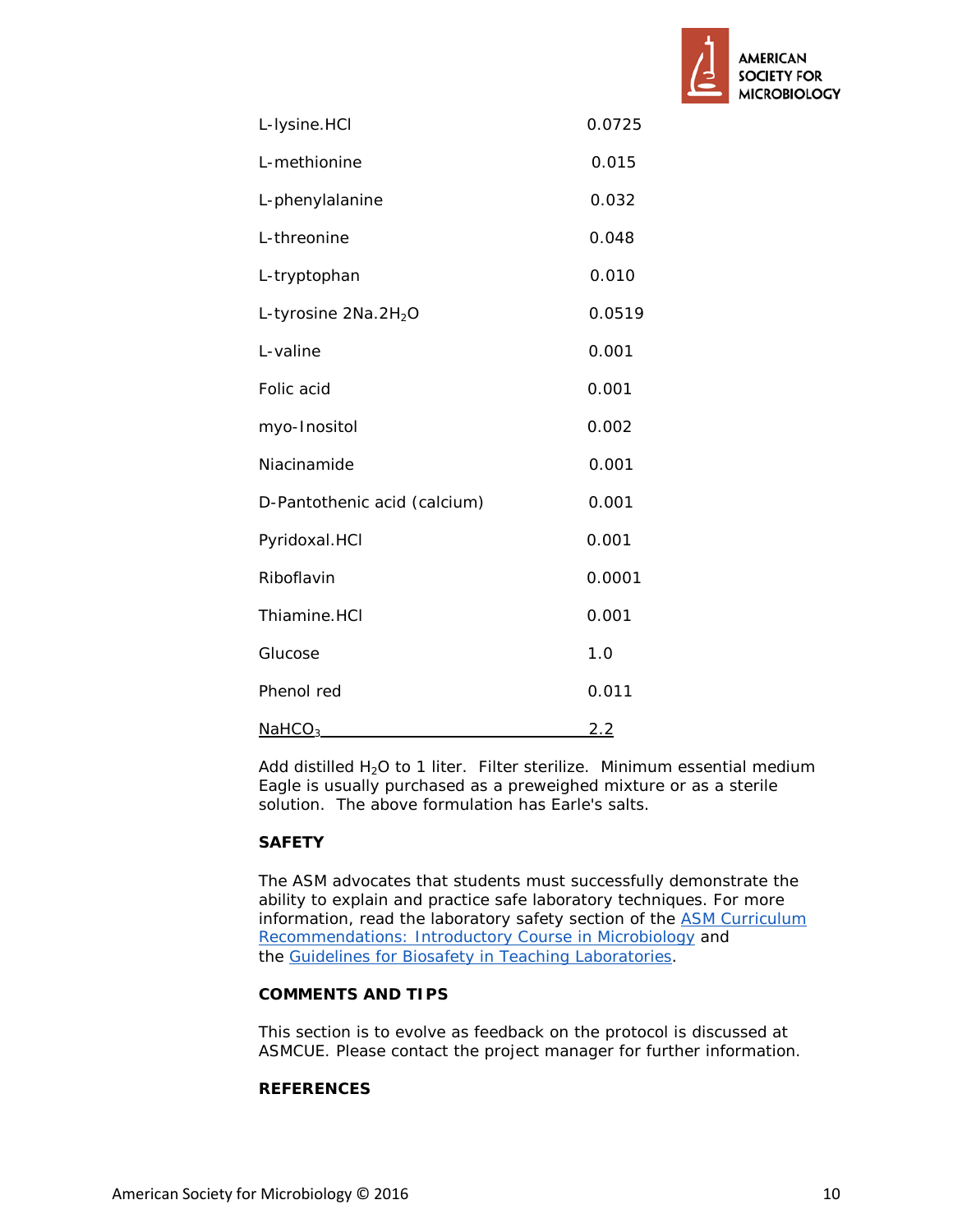

1. **Eagle, H.** 1955. Nutritional needs of mammalian cells in tissue culture. Science **122**(3168)**:**501–514.

2. **Earle, W. R, J. C. Bryant, E. L. Schilling, and V. J.** 

**Evans.** 1956. Growth of cell suspensions in tissue culture. Ann. N. Y. Acad. Sci. **63:**666–682.

3. **Watson, J. D., M. Gilman, J. Witkowski, and M.** 

**Zoller.** 1983. Recombinant DNA. Scientific American Books. W. H. Freeman and Company, New York, NY.

# **REVIEWERS**

This resource was peer-reviewed at the ASM Conference for Undergraduate Educators 2007.

Participating reviewers:

Christine Bezotte Elmira College, Elmira, NY

Jean Cardinale Alfred University, Alfred, NY

Sagarika Dash Glendale Community College, Glendale, AZ

Sam Fan Bradley University, Peoria, IL

Judy Gnarpe University of Alberta, Edmonton, Alberta, Canada

Carol Hurlburt Lansing Community College, Lansing, MI

Marise Hussey Matthews, NC

Karen Jackson Jacksonville University, Jacksonville, FL

D. Sue Katz Rodgers State University, Claremore, OK

Samantha Kerry St. Mary's College of Maryland, St Mary's City, MD

Maria MacWilliams University of Wisconsin, Parkside, WI

Garry Marley Oklahoma State University, Stillwater, OK

Katharine Mayne